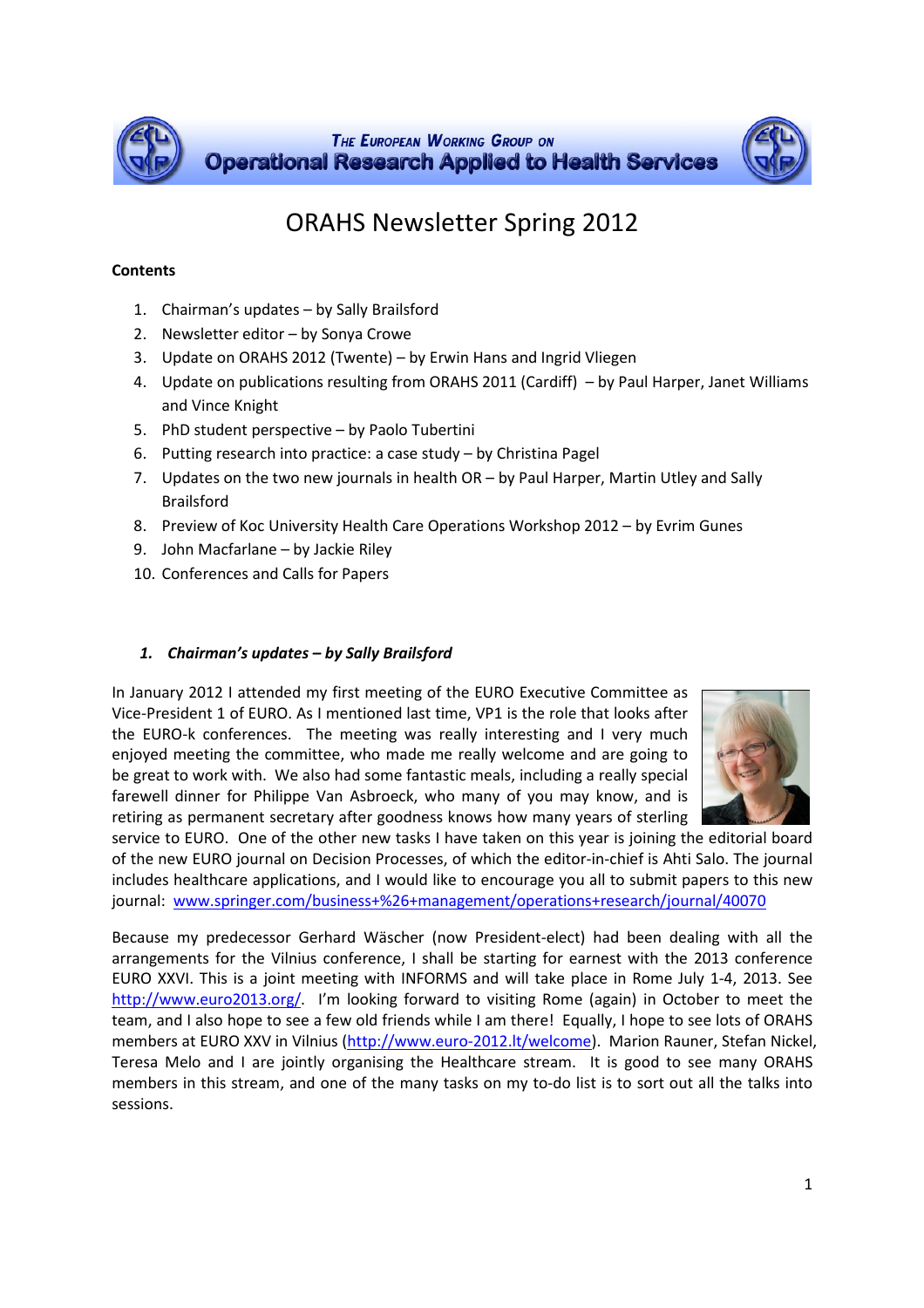Because of all this extra-curricular activity, which includes becoming a grandmother last December, I have decided to "outsource" the editorship of this Newsletter and I am delighted to announce that Sonya Crowe from the Clinical OR Unit at University College London has kindly agreed to take this over. She has been doing all the hard work of chasing everyone for copy, including me (who was last, I am ashamed to say).

Finally, following on from the previous Newsletter, the Advisory Board has now considered the options for ORAHS 2014/15 and we are proposing the following:

- 2014 a "satellite" extra meeting in Shanghai
- 2014 the main meeting in Lisbon, the week after IFORS which is in Barcelona
- 2015 HEC Montreal

#### 2. Newsletter editor – by Sonya Crowe

As the new editor of the Newsletter, I'd like to say hello and introduce myself! For those of you who don't know me, I work at University College London's Clinical Operational Research Unit, where I've been for 3 years or so. My background was originally in experimental physics, after which I spent some time in the OR services within UK Government, including the Department of Health.



At CORU, I enjoy applying OR to a variety of healthcare related problems, such as projects relating to health protection policy, clinical risk models, aspects of global health and the use of bridging technologies within child heart transplant programmes.

I'm looking forward to editing the Newsletter and getting to know more of you in this role – and I very much welcome your suggestions for possible contributions and ideas for future issues!

#### 3. Update on ORAHS 2012 (Twente) – by Erwin Hans and Ingrid Vliegen

The ORAHS 2012 conference is approaching rapidly, and we're working hard to organize a memorable meeting. In the spirit of the ORAHS tradition, we have organized an extensive social program that has many opportunities to meet old friends and make new ones. This also holds for the accompanying persons, for whom we have organized a wonderful program. Visit the website for more information: http://www.utwente.nl/orahs2012

We cordially invite you to register for the conference (early registration ends May 22nd), and submit an abstract for an oral or poster presentation. The deadline for the abstract submission is April 30th. We advise you to book your accommodation early, preferably in one of the accommodations close to the venue: Drienerburght Hotel, Broeierd, or Logica.

The theme of ORAHS 2012 is 'High Tech – Human Touch'. During four plenary talks, policy makers, academics and practitioners will discuss the challenges and opportunities that new technologies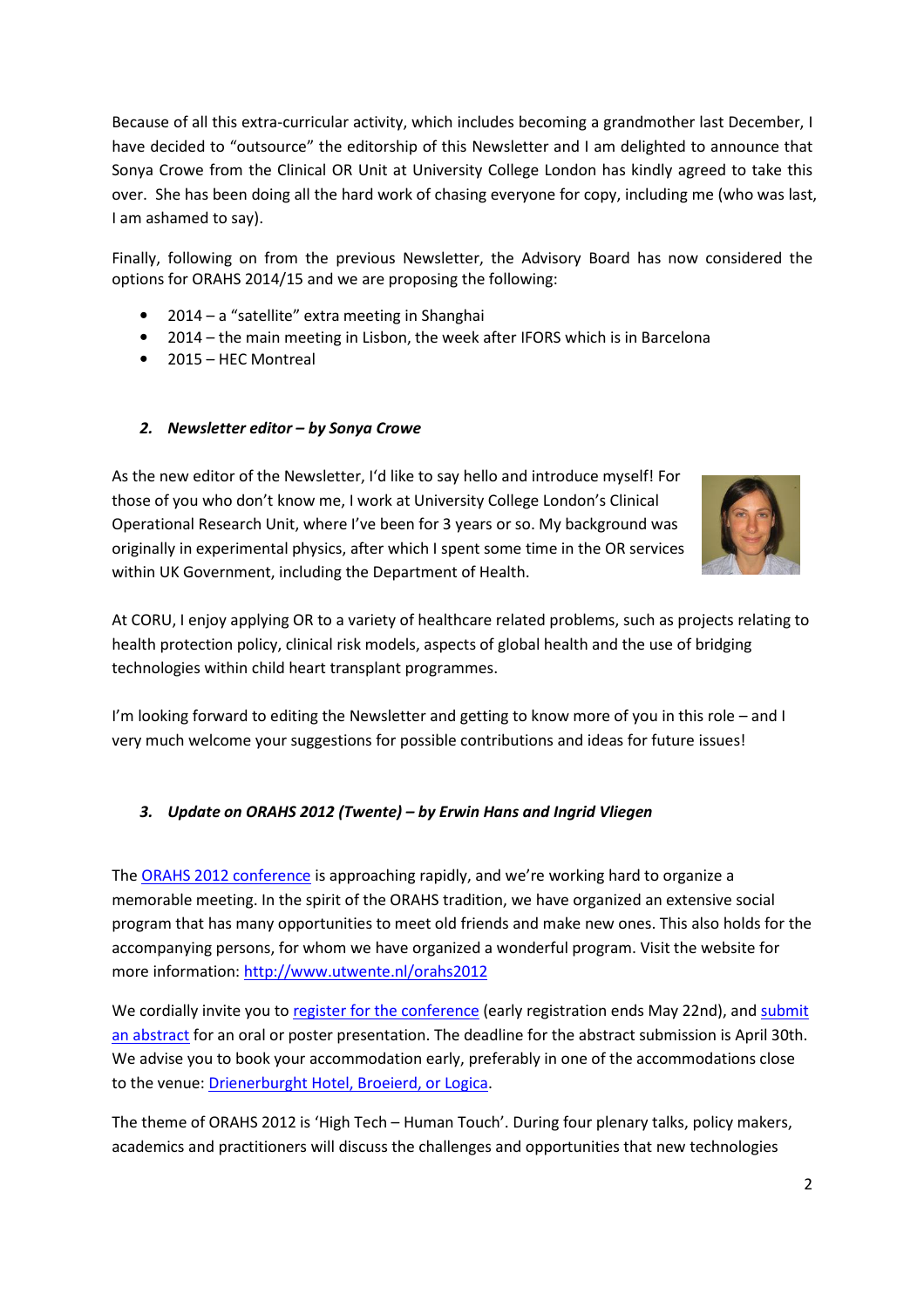bring for the healthcare sector, how the OR community can be of added value to this, and how OR research can lead to an improved working environment for employees and better quality of care. Furthermore, the implementation of the developed solutions will be discussed and the human factor that is involved in this.

Since our research group CHOIR focuses its research on real-life applications and has many contacts in healthcare organizations, we would like to use ORAHS 2012 to bring academics and practitioners together. Therefore, on Tuesday July 17, a track targeted at practitioners will be organized parallel to the academic program. During that track, the focus will be on applications of OR in healthcare, combining research-oriented presentations with presentations of healthcare organizations using this research in practice. Although the focus will be on practitioners, it is possible for participants to switch between the two programs. Furthermore, all breaks, and plenary sessions are organized for both groups together.

We look forward to seeing you in Enschede this summer!!!

Erwin Hans & Ingrid Vliegen

### 4. Update on publications resulting from ORAHS 2011 (Cardiff) – by Paul Harper, Janet Williams and Vince Knight

In addition to the proceedings book (containing 23 papers) that was given to all delegates at the conference, submissions were also invited for a special ORAHS issue of Health Systems (guest edited by Janet and Vince). A good number of papers were received late last year and are currently under review, with the hope that the SI will appear in early 2013.

#### 5. PhD student perspective – by Paolo Tubertini

Why am I working on OR applied to health systems? Well it's better to split the answer in two parts. The first one deals with Operational Research and my interest on that topic. I would say that I discovered empirically how much OR can be a powerful DSS tool in 2008 during my Bachelor degree thesis in Industrial Engineering. I was dealing with a business management competition at that time and I had problems in planning production and distribution activities. Well, with an MIP model I found



out that I was able to save thousands of virtual Euros. It was clear to me that if I wanted to understand the real potentials of OR as an effective tool for management decisions, I would have applied it to real and more complex problems.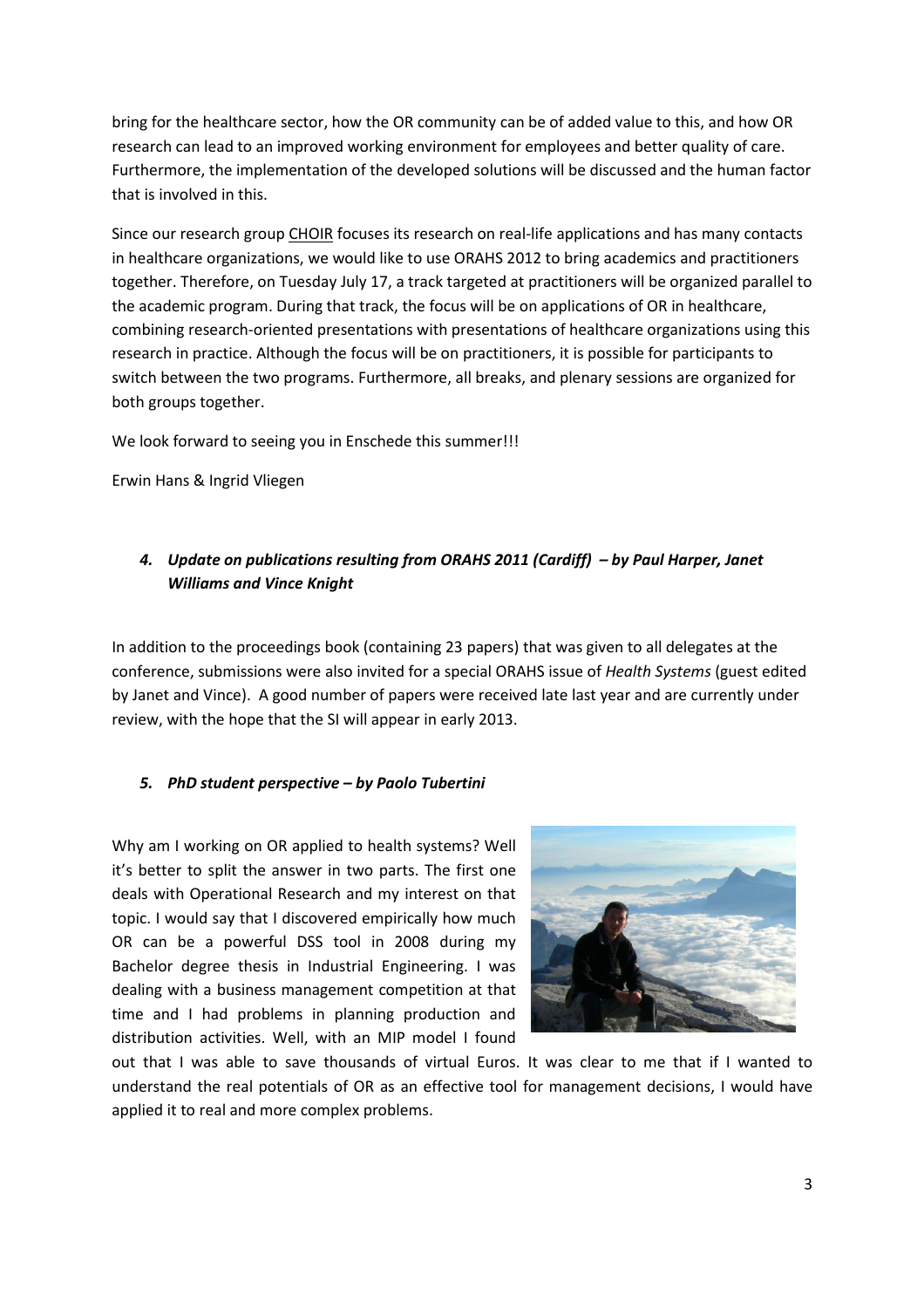Here we are to the second part of the answer, while I was looking for a topic for my Master thesis Prof. Andrea Lodi asked me if I was interested in collaborating with the Regional Health Authority of Emilia-Romagna. At that time its innovation department was interested in DES models for strategic decisions. It seemed to me a great opportunity because each year our region allocates more or less half of its budget on health services and it's clear to everybody that efficiency in the public sector is a fundamental living matter.

I'm in my second year as a PhD student now and I'm still working in this field. I can't say it's an easy one, mainly from the cultural point of view, but for sure there are many opportunities that can be grasped. At the moment I'm collaborating with the Mental Health department of Reggio Emilia for a process- reengineering project on nurse triage and with the Local Health Authority of Ferrara for a simulation of breast cancer screening program. Both projects have been activated in order to show how the simulation can be a useful support in care pathway management and improvement.

I would say that the most promising project I'm working on is a third one about Operating Room planning. Well, I'm just at the beginning of it but, talking to people that are currently managing OR planning for a local hospital, makes me think that there are huge margins for improvement. Currently there is nothing but paper sheets used to plan OR admission. Pre-surgical activities such as anesthetists outpatient appointments or blood collection are not planned. It's clear to everybody that these activities have to be done in order to manage hospital resources efficiently but very little is organized at the moment.

Dealing with health managers is often difficult from the cultural point of view, they are mainly focused on clinical outcomes rather than operational ones and it's not so easy to make them understand how OR can be used to support their activity. ORAHS community for me was fundamental because I found out that, besides technical implementation of OR models, one of the most important topic is about how we can be effective in building useful tools for strategical, tactical or operational decisions. My first and at the moment only ORAHS conference was in Cardiff 2011 and I would say it has been a great experience both from the academic and the social point of view. Talking to people that are collaborating with several health institutions helped me a lot in understanding how they faced and managed their collaborations in order to succeed. I hope to have the opportunity to attend several more ORAHS conferences and to finally see OR used as a standard tool to support health decision-making processes.

#### 6. Putting research into practice: a case study – by Christina Pagel

Adult cardiac units in the UK routinely monitor their survival outcomes adjusting for the severity of their case mix, supporting improvements in the services they offer. Recent work we've done at the UCL Clinical Operational Research Unit (CORU) with Great Ormond Street Hospital and two other UK hospitals is starting to allow UK paediatric cardiac units to do the same thing for the first time.

Currently there are eleven centres in England and Wales that perform heart surgery on children. Just over a year ago the NHS Safe and Sustainable Review published its report on the delivery of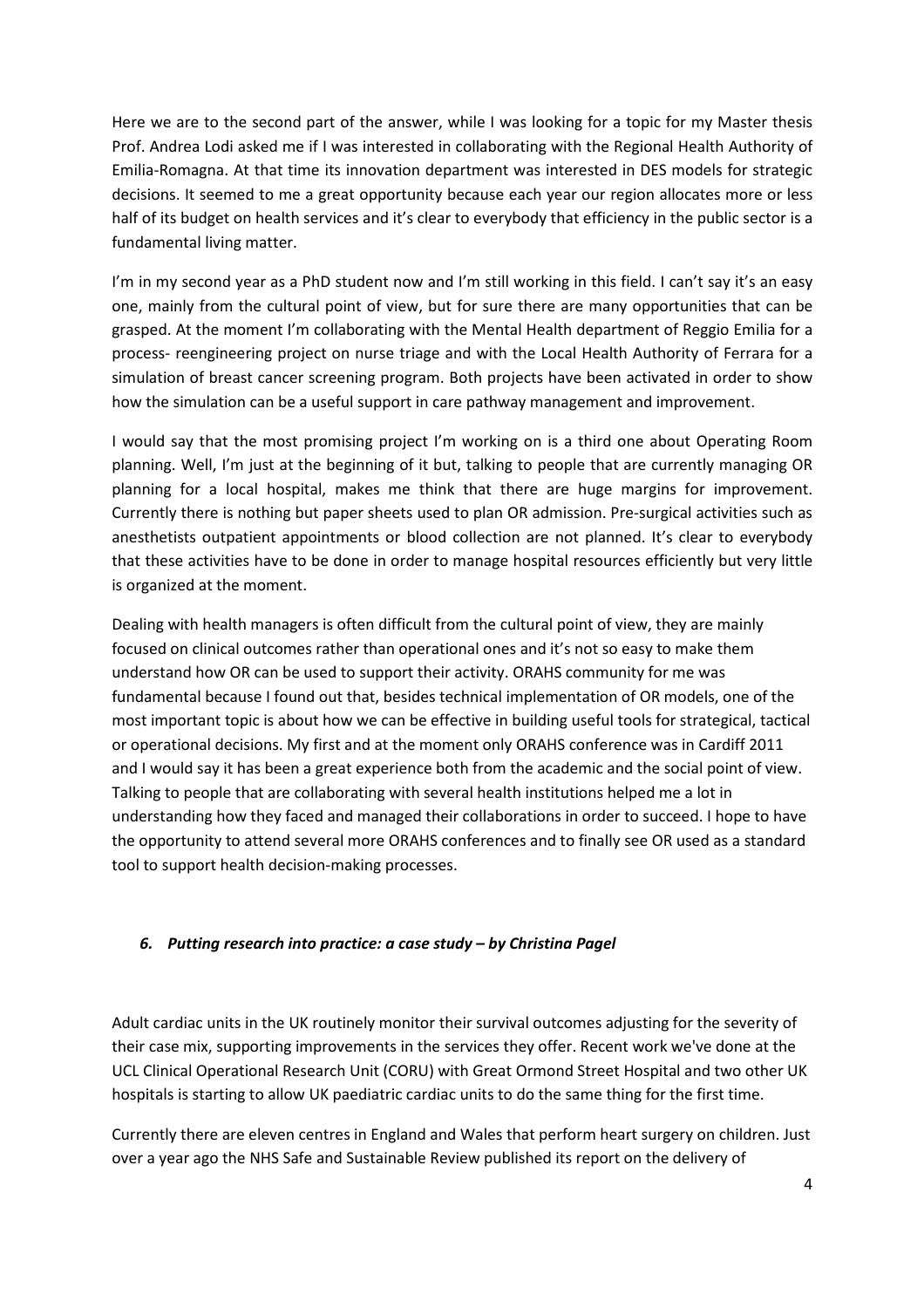children's heart services. The Review, as well as the closure of the paediatric surgical unit at the John Radcliffe Hospital in Oxford two years ago, has focussed national attention on the provision of this highly specialised service.

One of the highlighted issues was the difficulty in evaluating the (short-term) mortality outcomes. While the UK Central Cardiac Audit Database (CCAD) currently publishes outcomes by procedure type for all units for each centre, outcomes across a whole programme cannot be fairly monitored because there is currently no generally accepted method for adjusting for the severity of case mix in children.

At the time of Safe and Sustainable Review, CORU had just started an NIHR funded project to work with CCAD and clinicians at Great Ormond Street Hospital to develop a risk model for 30 day mortality following heart surgery in children, using diagnosis and other patient characteristics as well as procedural information. This project finished in October 2011 with a risk model developed on ten years of national, audited data. Crucially, the model can be used for a whole programme and its performance is comparable to, or better than, existing risk scores.

From the beginning, we were clear that we wanted the risk model to be used by paediatric cardiac units in-house to monitor their own outcomes in a routine manner, mirroring current adult practice. This desire informed every decision we made in designing and conducting the study. We needed to ensure that the risk factors used resulted in a model that performed well across the range of risk, while at the same time being information readily available to units, had clinical face validity, were objective and that there were not so many so as to preclude routine use.

We also wanted the risk model to be used. Thus, throughout the project we engaged the clinical community, firstly by letting them know about the project and secondly by presenting updates on progress at various national meetings. The interest this generated meant that almost as soon as the model was developed and the final NIHR report submitted, we had UK centres eager to pilot the model for routine risk adjustment in house.

The enthusiasm of the clinical community for monitoring their own outcomes regularly was really heartening. We worked closely with three units to develop Excel software that could be used by data managers to implement our risk model and produce charts showing the unit's risk-adjusted 30-day outcomes over time. The pilot project has now finished and been presented to representatives from all units at the annual CCAD meeting in February. The three pilot units are continuing to use the developed prototype software, now without CORU's direct support which we consider the crucial next step.

We found that key to the success of this pilot was not just producing easy-to-use software but also in taking the time to engage with both data managers and clinicians at each unit. We were careful to explain not just the advantages of the model, but also its limitations and to stress that the graphical output was useful for highlighting trends (both positive and negative) but was in no way, on its own, evidence on service quality. Engaging directly with the clinical teams also brought home to us at CORU that the use of our risk model had ramifications – the cases shown in the graphical output, particularly the deaths, were not just points on a graph but children treated by these teams. It was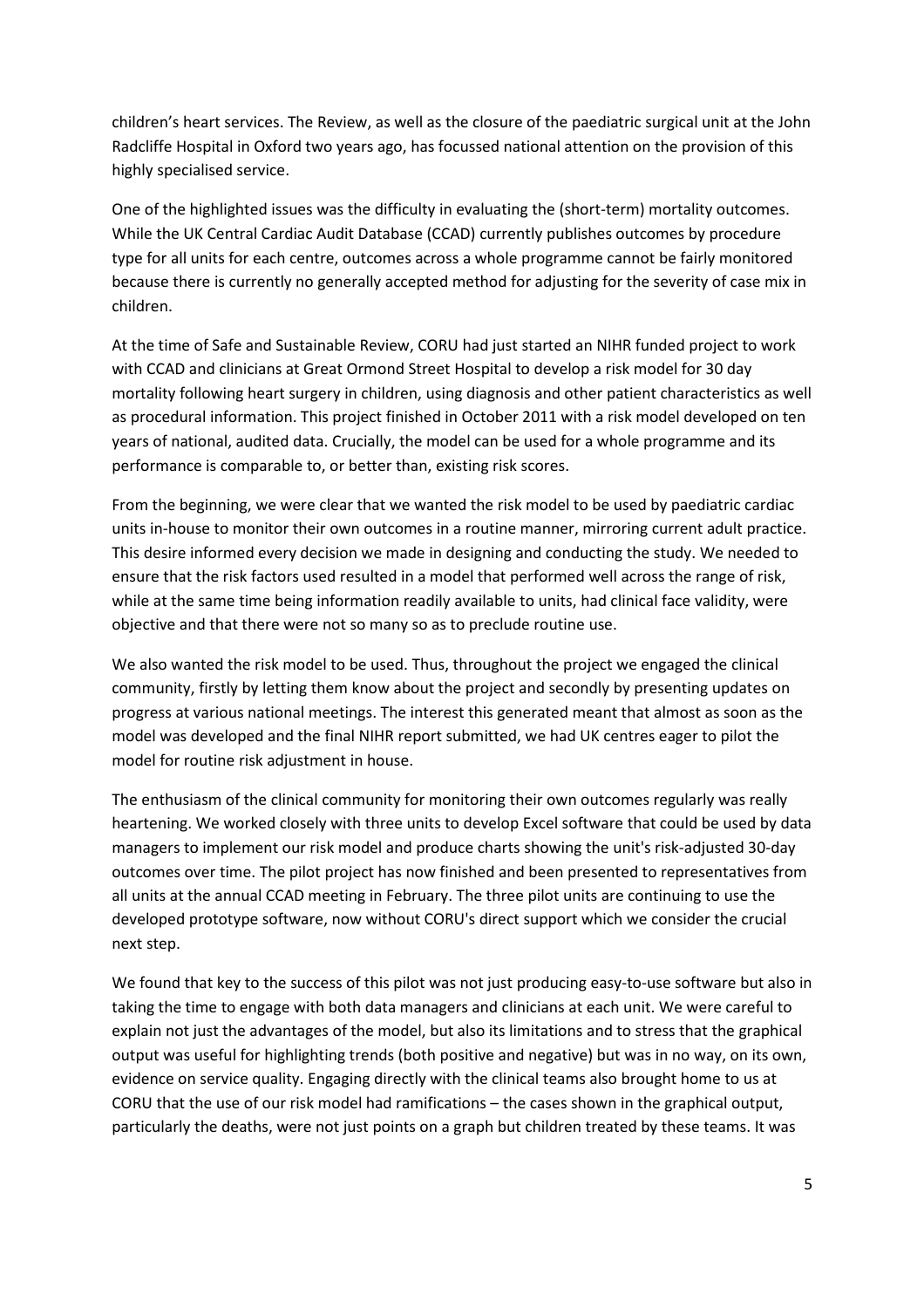exciting to see our work make the transition into practice so quickly but also educational in highlighting the sensitivity needed in discussing the model and results with the clinical teams.

## 7. Update on the two new journals in health OR – by Paul Harper, Martin Utley and Sally Brailsford

Two new journals will be launched in 2012, both with editors from the ORAHS community and both promising to be an excellent place for ORAHS members to publish.

Articles from the first edition of Operations Research for Health Care are now available online (www.sciencedirect.com/science/journal/22116923) with contributions from OR academics and practitioners, clinicians and health policy experts. Highlights include Professor Sir Muir Gray writing on the opportunities for OR to assist in delivering good value health care in these times of scarce resources, and ORAHS stalwart Leonid Churilov writing with Professor Geoffrey Donnan to set out an OR agenda for stroke care systems. For further information on the journal and to submit a paper, go to www.elsevier.com/locate/orhc, or feel free to contact Martin directly.



Health Systems (http://www.palgrave-journals.com/hs/index.html) is a new journal commissioned by the UK OR Society with Palgrave Macmillan. The first issue will appear in June, comprising of an editorial and 8 papers that have been selected to demonstrate the types of manuscript and areas covered within the scope of the journal.

The underpinning ethos of Health Systems is that all aspects of health and healthcare delivery can be viewed from a systems perspective, which benefits from interdisciplinary collaborations The journal recognises that often the most interesting problems occur at disciplinary boundaries and would, therefore, particularly like to receive papers that span several disciplines. To facilitate wider recognition and understanding of the different domains, and associated research methods and applications, Health Systems covers a wide range of academic disciplines and sub-disciplines which contribute to a multi-perspective approach towards healthcare delivery. These include (but not limited to) operational research, information systems, design science, knowledge management, decision analysis, data mining and data analytics, health economics, industrial and systems engineering, human computer interaction, management science, mathematical modelling, organisational behaviour, nursing informatics, communications, and public health. To promote the range of topics and disciplines served, the journal is initially supported by 21 Area Editors and 37 Editorial Board members.

Full details can be found on the journal's webpages.

We would be delighted to receive papers from the ORAHS community. Indeed, our area editors include familiar ORAHS faces - including Murat Gunal, Evrim Gunes, Vince Knight and Monica Oliveira, so please do speak to the editors, Sally or Paul, or any of the area editors for further information.

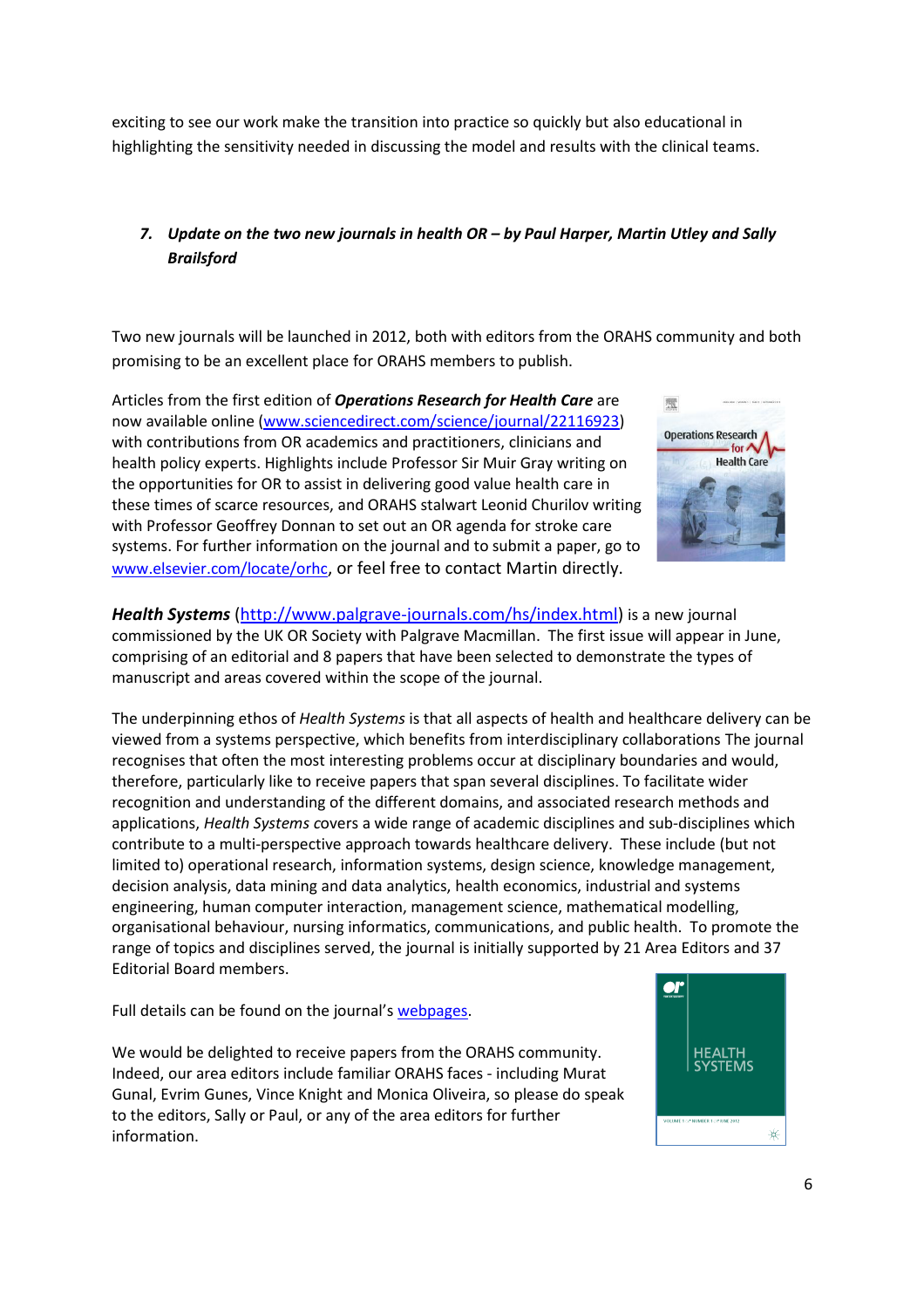#### 8. Update on 2nd Koc University Health Care Operations Workshop

Koc University Health Care Operations Workshop will be held on July 6, 2012 in Istanbul, Koc University campus. The aim of this workshop is to bring together researchers from operations research, management and medicine fields, providing an overview of different research problems of interest and illustrating the use of different methodologies.

The tentative program is as follows:

Erik Demeulemeester (Katholik Universiteit Leuven): An integrative approach for case mix planning in the health care sector

Pinar Keskinocak (Georgia Institute of Technology): Universal Tool for Vaccine Scheduling: Applications for Children and Adults

Lerzan Ormeci (Koç University): Length-of-Stay and Optimal Portfolio of Surgical Procedures

Nicos Savva (London Business School): Investigating workload tipping points: When do hospital wards become unsafe?

Tolga Tezcan (Rochester University): Optimal capacity and routing decisions for hospital wards in the presence of infectious patients

Serhan Ziya (University of North Carolina at Chapel Hill): Resource-Based Patient Prioritization in Mass-Casualty Incidents

For more information please see the workshop webpage at http://healthcare.ku.edu.tr. If you would like to participate please send an email to egunes@ku.edu.tr or lormeci@ku.edu.tr. We hope to see you there!

#### 9. John Macfarlane

Many of us will remember John Macfarlane, one of the founder members of ORAHS, and PhD supervisor, research collaborator and good friend of a great number of us. John has been unwell for quite a long time and we heard with great sadness that he passed away on March 14. At such times we are particularly reminded that ORAHS is indeed a "research family" and although we welcome new members as excitedly as families welcome new babies, we also join together in mourning the loss of dear friends.

Jan Vissers writes: We feel lucky that we have known John in his best years when we met through the ORAHS network. John was one of my inspirators in my early career as a young researcher (1980) when I was investigating waiting times in outpatient departments and he commented on my first scientific article by a master thesis produced by a student he supervised who tested 'Vissers' appointment system. I was filled with pride, of course, by this attention from an OR person who had already an established reputation in OR in Health. Later, when I was working on my PhD, he again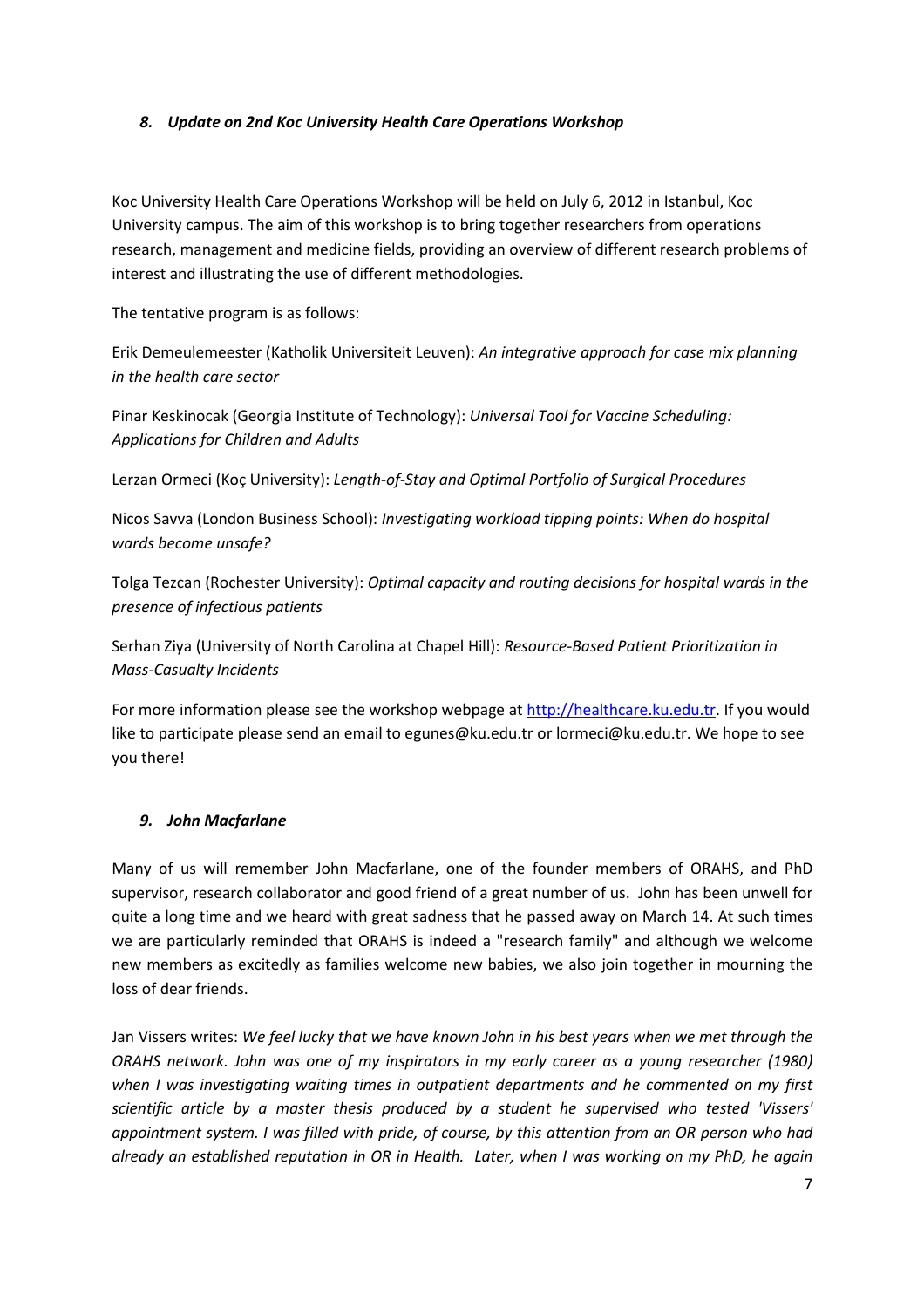was supporting me by discussing during the ORAHS meetings my progress. Of course, I was very happy that he was willing to attend my PhD public defence in 1994 and to take part in the ceremony as paranymph together with Miranda. No doubt many others have experienced this support in their research career, as I did. John was always very supportive to colleagues, especially the young researchers.



# John Macfarlane (1928-2012) - by Jackie Riley

John Macfarlane - a natural born leader, an inspiration to all who met him, particularly his students and a man of great wit and charm.

Born in Glasgow on the  $17<sup>th</sup>$  Feb 1928 his education led him to become a Chemist graduating from Glasgow University in 1949 with perfect timing to take up his National Service at Harwell, the Atomic

Energy Research Establishment, lucky for him during this time he "just missed out" on the opportunity of going to Easter Island to witness the tests!

On returning to Glasgow John was employed in the steel industry working for Colville's at Dalzell and Clydebridge Steel and Iron works. The friendships forged here lasted a life time and right up to around 2004 John and his Colville group met monthly for lunch in a restaurant - discovered, tested (usually with his current PhD student) and recommended by John – a very discerning connoisseur of both food and drink.

During this time the use of Operational Research was growing and so was John's interest in the area; applying scheduling, optimisation and many other techniques to the steel industry. As ever, keen to embrace this fully he joined The Operational Research Society 1<sup>st</sup> April 1965.

But it was as a lecturer John would find his true calling, his need and ability to impart knowledge, inspire students and delve deeper into Health Care problems was to shape the rest of John's life.

He became a lecturer at Strathclyde University 1966 and it was not long before the university opened the Health Services O.R. Unit in 1970 where John became the Director. Those involved in "The Unit" recall the camaraderie that John brought to his group of staff and students alike, while working hard on improving all aspects of health care from Nurse scheduling and Out-patient clinics to Cost-benefit analysis and Emergency services. But of course where John is concerned it was never all about work and no play and as well as enjoying liquid refreshments frequently the team also took part in outings such as a trek along the Campsies, the ascent of Ben Lomond on the eve of the longest day in 1975, a climb up a Corbett near Arrochar called The Brack, and the departmental golf outing – rest assured there were no straight forward scoring systems adopted for these games!

When The Unit was closed in 1983, John returned to the Management Science Department of Strathclyde University as a Senior Lecturer where he continued to teach and inspire and add to his ever increasing list of PhD students in Health Services OR. This is thought to be in the range of 20, although we cannot be sure, they do include Stuart Cummings, Costas Sapountzis, Mario Jorge